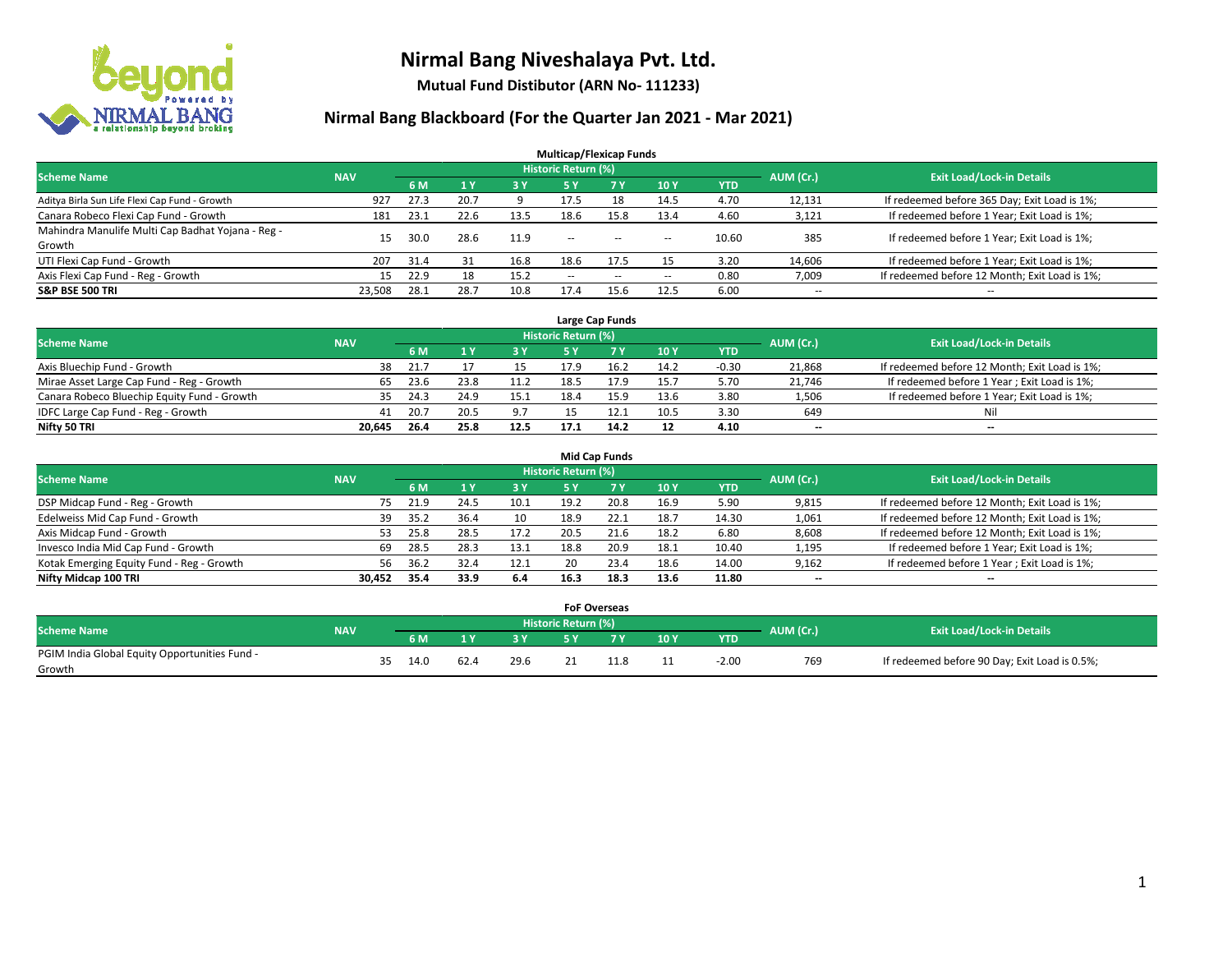

**Mutual Fund Distibutor (ARN No- 111233)**

| Large & Midcap                                   |            |      |              |      |                            |                |      |            |           |                                              |  |  |  |
|--------------------------------------------------|------------|------|--------------|------|----------------------------|----------------|------|------------|-----------|----------------------------------------------|--|--|--|
| <b>Scheme Name</b>                               | <b>NAV</b> |      |              |      | <b>Historic Return (%)</b> |                |      |            | AUM (Cr.) | <b>Exit Load/Lock-in Details</b>             |  |  |  |
|                                                  |            | 6 M  | $\sqrt{1}$ Y | 3 Y  | <b>5 Y</b>                 | 7 <sup>V</sup> | 10Y  | <b>YTD</b> |           |                                              |  |  |  |
| Mirae Asset Emerging Bluechip Fund - Growth      | 77         | 30.6 | 33.4         | 15.6 | 23.3                       | 25.5           | 22.9 | 9.70       | 14,416    | If redeemed before 1 Year; Exit Load is 1%;  |  |  |  |
| Canara Robeco Emerging Equities - Growth         | 128        | 26.3 | 25.2         | 10.8 | 20.5                       | 24.4           | 19.9 | 6.50       | 7,203     | If redeemed before 1 Year; Exit Load is 1%;  |  |  |  |
| Principal Emerging Bluechip Fund - Growth        | 142        | 28.2 | 26.8         | 9.4  | 20.1                       | 21.5           | 18.1 | 7.70       | 2,328     | If redeemed before 365 Day; Exit Load is 1%; |  |  |  |
| Invesco India Growth Opportunities Fund - Growth | 44         | 24.6 | 19.7         | 10.4 | 17.3                       | 16.3           | 13.7 | 6.40       | 3,445     | If redeemed before 1 Year; Exit Load is 1%;  |  |  |  |
| Kotak Equity Opportunities Fund - Reg - Growth   | 160        | 25.7 | 23           | 11.4 | 17.8                       | 17.5           | 14.2 | 7.20       | 4,675     | If redeemed before 1 Year; Exit Load is 1%;  |  |  |  |
| Tata Large & Mid Cap Fund - Reg - Growth         | 277        | 27.8 | 27.6         | 11.9 | 16.5                       | 16.4           | 14.3 | 9.40       | 1,886     | If redeemed before 365 Day; Exit Load is 1%; |  |  |  |
| NIFTY Large Midcap 250 TRI                       | 9,706      | 30.4 | 31.2         | 10.8 | 18.5                       | 18             | 14.3 | 8.30       | --        | --                                           |  |  |  |

| <b>Focused Funds</b>                                |            |      |      |      |                     |      |        |            |           |                                               |  |  |  |
|-----------------------------------------------------|------------|------|------|------|---------------------|------|--------|------------|-----------|-----------------------------------------------|--|--|--|
| <b>Scheme Name</b>                                  | <b>NAV</b> |      |      |      | Historic Return (%) |      |        |            | AUM (Cr.) | <b>Exit Load/Lock-in Details</b>              |  |  |  |
|                                                     |            | 6 M  |      | 3 Y  | 5 Y                 |      | 10Y    | <b>YTD</b> |           |                                               |  |  |  |
| Axis Focused 25 Fund - Growth                       | 37         | 24.8 | 19.3 | 13.3 | 19.9                | 17.6 | $\sim$ | 0.60       | 13,660    | If redeemed before 12 Month; Exit Load is 1%; |  |  |  |
| ICICI Prudential Focused Equity Fund - Ret - Growth | 39         | 24.5 | 39.8 | 10.7 | 15.3                | 13.5 | 11.7   | 8.60       | 978       | If redeemed before 1 Year; Exit Load is 1%;   |  |  |  |
| SBI Focused Equity Fund - Growth                    | 186        | 22.4 | 16.2 | 11.7 | 17.6                | 19.1 | 17.5   | 5.70       | 12.520    | If redeemed before 1 Year; Exit Load is 1%;   |  |  |  |
| <b>S&amp;P BSE 500 TRI</b>                          | 23.508     | 28.1 | 28.7 | 10.8 | 17.4                | 15.6 | 12.5   | 6.00       | $- -$     | $\overline{\phantom{a}}$                      |  |  |  |

| <b>Small Cap Funds</b>             |            |           |                                  |        |      |      |        |       |       |                                               |  |  |  |
|------------------------------------|------------|-----------|----------------------------------|--------|------|------|--------|-------|-------|-----------------------------------------------|--|--|--|
| <b>Scheme Name</b>                 | <b>NAV</b> | AUM (Cr.) | <b>Exit Load/Lock-in Details</b> |        |      |      |        |       |       |                                               |  |  |  |
|                                    |            | 6 M       |                                  | 73 Y.  |      |      | 10Y    | YTD   |       |                                               |  |  |  |
| Axis Small Cap Fund - Reg - Growth | 42         | 26.0      | 20.6                             | 14.6   | 19.1 | 22.5 | $\sim$ | 7.10  | 3.724 | If redeemed before 12 Month; Exit Load is 1%; |  |  |  |
| DSP Small Cap Fund - Reg - Growth  | 78         | 28.9      | 35.3                             | 5.4    | 16.5 | 22.8 | 18.8   | 9.20  | 5,812 | If redeemed before 12 Month; Exit Load is 1%; |  |  |  |
| SBI Small Cap Fund - Growth        | 78         | 32.0      | 38.6                             | 9.6    |      | 27.8 | 21.7   | 9.60  | 6,594 | If redeemed before 1 Year; Exit Load is 1%;   |  |  |  |
| Nifty Smallcap 100 TRI             | 10.012     | 38.3      | 35.8                             | $-0.3$ | 14.1 | 14.9 | 10.5   | 13.80 | $- -$ | $\overline{\phantom{a}}$                      |  |  |  |

| ELSS Schemes (Tax Saving u/s 80-C)           |            |      |                |                            |           |            |                          |            |           |                                  |  |  |  |
|----------------------------------------------|------------|------|----------------|----------------------------|-----------|------------|--------------------------|------------|-----------|----------------------------------|--|--|--|
| <b>Scheme Name</b>                           | <b>NAV</b> |      |                | <b>Historic Return (%)</b> |           |            |                          |            | AUM (Cr.) | <b>Exit Load/Lock-in Details</b> |  |  |  |
|                                              |            | 6 M  | 1 <sup>1</sup> | 3 Y                        | <b>5Y</b> | <b>7 Y</b> | <b>10Y</b>               | <b>YTD</b> |           |                                  |  |  |  |
| Aditya Birla Sun Life Tax Relief 96 - Growth | 38         | 17.4 | 18.7           | 7.3                        |           |            | 13.9                     | 3.30       | 12,595    | Nil                              |  |  |  |
| Axis Long Term Equity Fund - Growth          | 60         | 26.2 | 19.7           | 13.6                       | 17.4      | 19.2       | 18.1                     | 1.60       | 25,508    | Nil                              |  |  |  |
| Canara Robeco Equity Tax Saver Fund - Growth | 94         | 30.5 | 30             | 16.3                       | 19.5      | 17.4       | 14.5                     | 7.80       | 1,534     | Nil                              |  |  |  |
| Invesco India Tax Plan - Growth              | 67         | 24.7 | 21.5           | 11.1                       | 17.2      | 17.7       | 15.2                     | 5.00       | 1,377     | Nil                              |  |  |  |
| Mirae Asset Tax Saver Fund - Reg - Growth    | 25         | 30.7 | 34.1           | 14.9                       | 23.3      | $\sim$     | $\overline{\phantom{a}}$ | 8.60       | 5,648     | Nil                              |  |  |  |
| S&P BSE 200 TRI                              | 7.555      | 27.6 | 28.1           | 11.8                       | 17.5      | 15.5       | 12.6                     | 5.40       | $- -$     | $\overline{\phantom{a}}$         |  |  |  |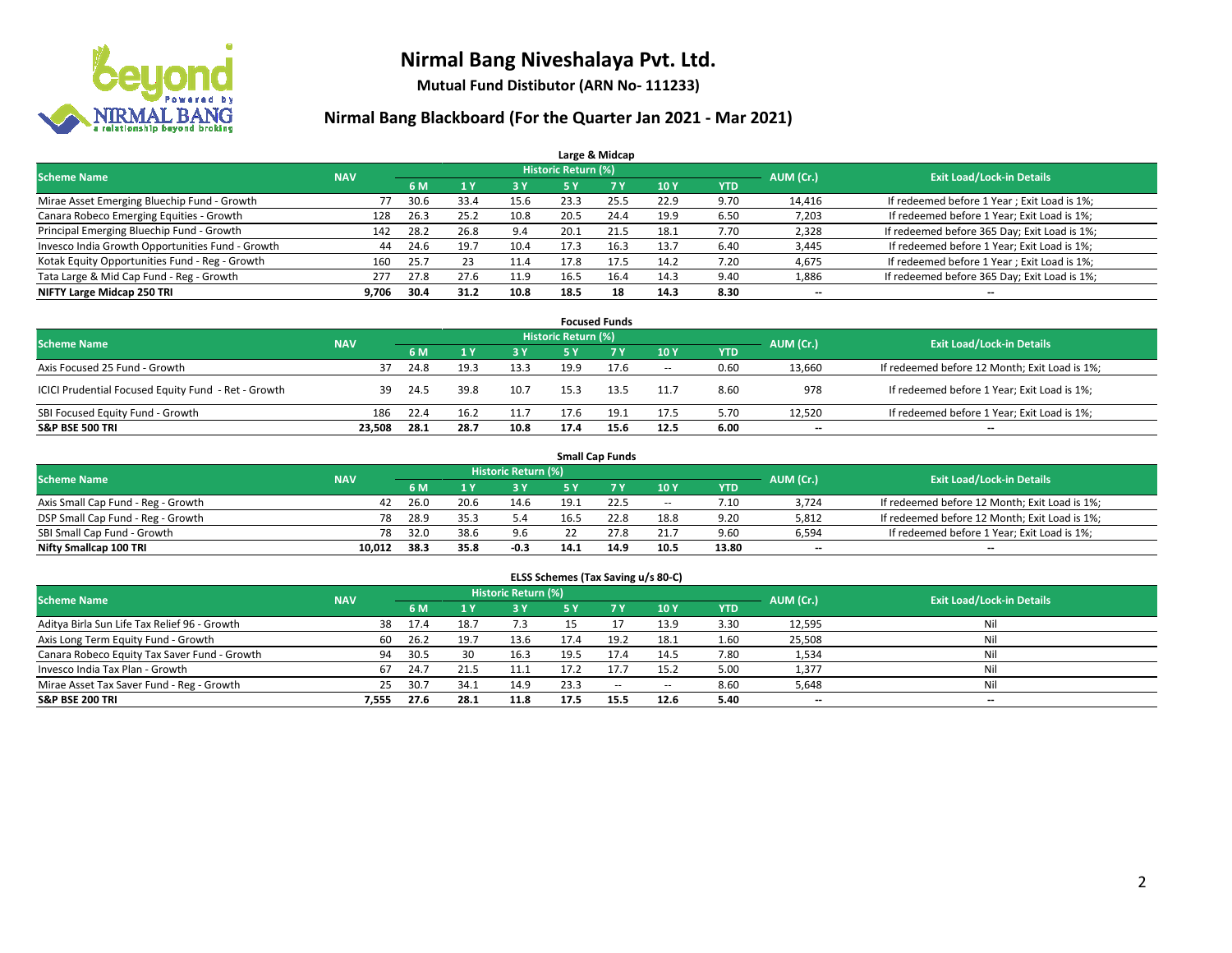

**Mutual Fund Distibutor (ARN No- 111233)**

| <b>Solution Oriented</b>                                  |            |      |                |                            |           |           |        |            |           |                                               |  |  |
|-----------------------------------------------------------|------------|------|----------------|----------------------------|-----------|-----------|--------|------------|-----------|-----------------------------------------------|--|--|
| <b>Scheme Name</b>                                        | <b>NAV</b> |      |                | <b>Historic Return (%)</b> |           |           |        |            | AUM (Cr.) | <b>Exit Load/Lock-in Details</b>              |  |  |
|                                                           |            | 6 M  | 1 <sup>1</sup> | 3 Y                        | <b>5Y</b> | <b>7Y</b> | 10Y    | <b>YTD</b> |           |                                               |  |  |
| <b>HDFC Childrens Gift Fund</b>                           | 154        | 20.7 | 22.9           | 10 <sup>1</sup>            | 15.4      | 14.8      | 14.6   | 5.00       | 3,965     | Nil                                           |  |  |
| Tata Retirement Savings Fund - Moderate Plan - Reg        | 37         | 15.9 | 17.3           | 8.1                        | 15.3      | 17.2      | $\sim$ | 1.90       | 1,276     | If redeemed before 61 Month; Exit Load is 1%; |  |  |
| Tata Retirement Savings Fund - Progressive Plan -<br>Reg  | 37         | 18.2 | 18             | 8.5                        | 17.5      | 17.3      | $\sim$ | 2.60       | 919       | If redeemed before 61 Month; Exit Load is 1%; |  |  |
| Tata Retirement Savings Fund - Reg - Conservative<br>Plan | 23         | 6.4  | 10             | 7.2                        | 10.2      | 10.1      | $\sim$ | 0.0        | 162       | If redeemed before 61 Month; Exit Load is 1%; |  |  |
| <b>S&amp;P BSE 200 TRI</b>                                | 7,555      | 27.6 | 28.1           | 11.8                       | 17.5      | 15.5      | 12.6   | 5.40       | --        | $\hspace{0.05cm}$                             |  |  |

| <b>Index Fund</b>                                  |            |                                  |      |           |           |      |      |            |                          |                                               |  |  |  |
|----------------------------------------------------|------------|----------------------------------|------|-----------|-----------|------|------|------------|--------------------------|-----------------------------------------------|--|--|--|
| <b>Scheme Name</b>                                 | AUM (Cr.)  | <b>Exit Load/Lock-in Details</b> |      |           |           |      |      |            |                          |                                               |  |  |  |
|                                                    | <b>NAV</b> | 6 M                              |      | <b>3Y</b> | <b>5Y</b> | 7 Y  | 10Y  | <b>YTD</b> |                          |                                               |  |  |  |
| HDFC Index Fund-NIFTY 50 Plan                      | 133        | 26.1                             | 24.7 | 11.9      | 16.5      | 13.7 | 11.2 | 4.00       | 2,344                    | If redeemed before 3 Day; Exit Load is 0.25%; |  |  |  |
| ICICI Prudential Nifty Next 50 Index Fund - Growth | 30         | 22.7                             | 23.7 | 4.8       |           |      | 12.5 | 5.20       | 919                      | Nil                                           |  |  |  |
| UTI Nifty Index Fund - Growth                      | 96         | 26.2                             | 25.2 | 12.1      | 16.6      | 13.8 | 11.3 | 4.10       | 3,097                    | Nil                                           |  |  |  |
| Nifty 50 TRI                                       | 20,645     | 26.4                             | 25.8 | 12.5      | 17.1      | 14.2 | 12   | 4.10       | $\overline{\phantom{a}}$ | $\overline{\phantom{a}}$                      |  |  |  |

|                                       |            |      |      |                     |      | <b>Contra/Value Fund</b> |      |            |           |                                             |
|---------------------------------------|------------|------|------|---------------------|------|--------------------------|------|------------|-----------|---------------------------------------------|
| <b>Scheme Name</b>                    | <b>NAV</b> |      |      | Historic Return (%) |      |                          |      |            | AUM (Cr.) | <b>Exit Load/Lock-in Details</b>            |
|                                       |            | 6 M  |      | 3 Y                 |      | 7 V                      | 10Y  | <b>YTD</b> |           |                                             |
| Invesco India Contra Fund - Growth    | 63         | 25.0 | 26.1 | 10.6                | 18.9 | 1Q -                     | 15.5 | 6.50       | 5,922     | If redeemed before 1 Year; Exit Load is 1%; |
| UTI Value Opportunities Fund - Growth | 82         | 28.4 | 26.2 | 11.3                | 15.7 |                          | 12.5 | 6.80       | 5,156     | If redeemed before 1 Year; Exit Load is 1%; |
| <b>S&amp;P BSE 500 TRI</b>            | 23.508     | 28.1 | 28.7 | 10.8                |      | 15.6                     | 12.5 | 6.00       | $- -$     | $\overline{\phantom{a}}$                    |

|                                                                           |            |      |                         |                            |      | Sector/Thematic |      |            |           |                                               |
|---------------------------------------------------------------------------|------------|------|-------------------------|----------------------------|------|-----------------|------|------------|-----------|-----------------------------------------------|
| <b>Scheme Name</b>                                                        | <b>NAV</b> |      |                         | <b>Historic Return (%)</b> |      |                 |      |            | AUM (Cr.) | <b>Exit Load/Lock-in Details</b>              |
|                                                                           |            | 6 M  | $\mathbf{1} \mathbf{v}$ | 3 Y                        | 5 Y  | 7Y              | 10Y  | <b>YTD</b> |           |                                               |
| Canara Robeco Consumer Trends Fund - Reg -<br>Growth                      | 56         | 30.0 | 25.2                    | 15.4                       | 21.4 | 20.6            | 15.9 | 8.90       | 491       | If redeemed before 1 Year; Exit Load is 1%;   |
| Mirae Asset Great Consumer Fund - Growth                                  | 44         | 19.9 | 16.9                    | 10                         | 18.5 | 17              | --   | 5.60       | 1,101     | If redeemed before 1 Year; Exit Load is 1%;   |
| <b>ICICI Prudential Technology Fund - Growth</b>                          | 102        | 38.8 | 67.7                    | 25.4                       | 21.6 | 17.1            | 18.9 | 3.30       | 1,412     | If redeemed before 15 Day; Exit Load is 1%;   |
| Nippon India Pharma Fund - Growth                                         | 243        | 9.7  | 51.6                    | 19.7                       | 13   | 15.6            |      | $-4.20$    | 4.197     | If redeemed before 1 Month; Exit Load is 1%;  |
| BNP Paribas India Consumption Fund - Reg - Growth                         | 16         | 20.8 | 18                      | $- -$                      |      |                 | --   | 6.00       | 633       | If redeemed before 12 Month; Exit Load is 1%; |
| ICICI Prudential Banking and Financial Services Fund -<br>Retail - Growth | 75         | 40.2 | 10.2                    | 7.7                        | 20.7 | 20.4            | 15.9 | 13.20      | 3,211     | If redeemed before 15 Day; Exit Load is 1%;   |
| <b>S&amp;P BSE 500 TRI</b>                                                | 23,508     | 28.1 | 28.7                    | 10.8                       | 17.4 | 15.6            | 12.5 | 6.00       | --        | --                                            |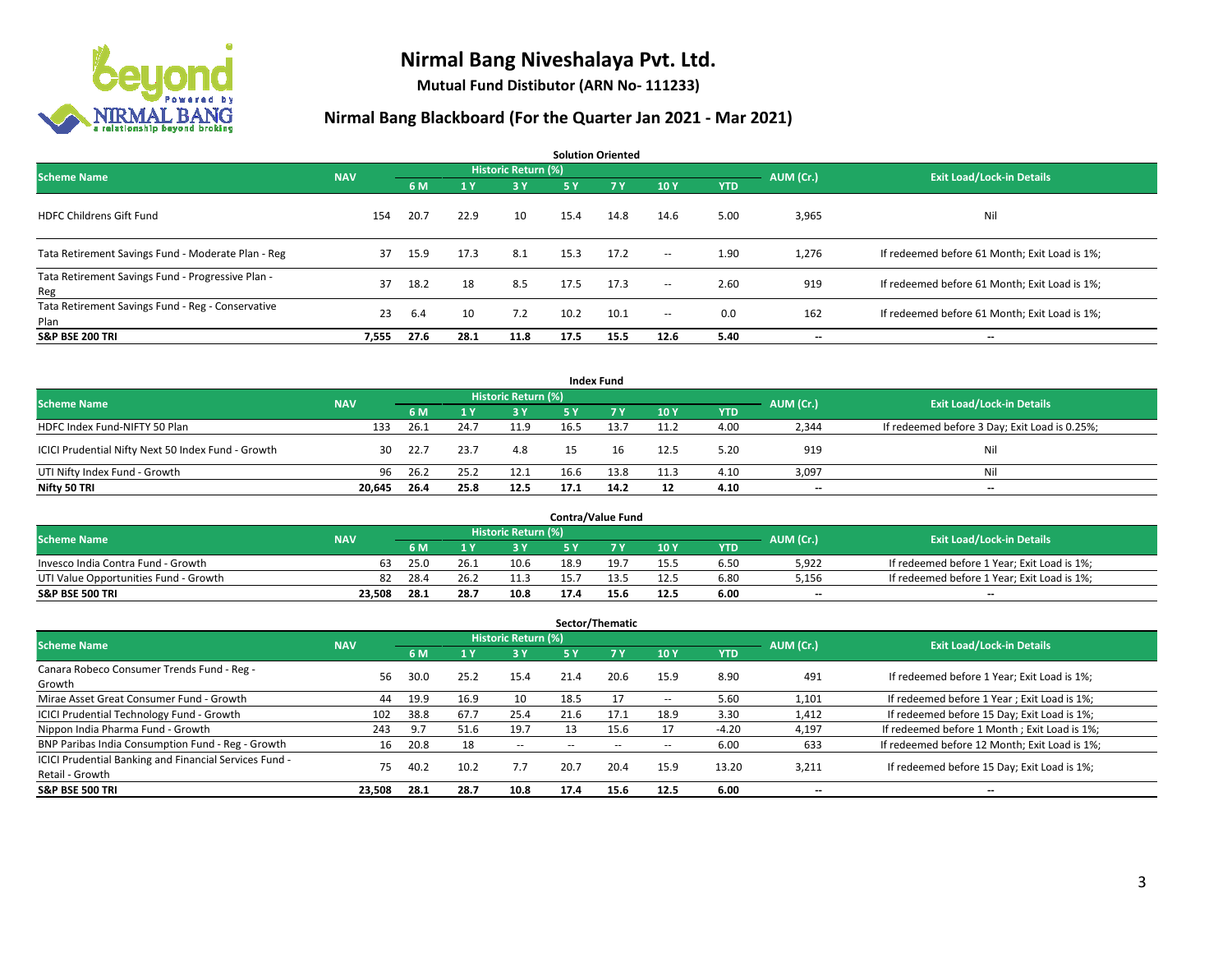

**Mutual Fund Distibutor (ARN No- 111233)**

| <b>Dynamic Asset Allocation Funds</b>                      |            |      |      |                            |               |        |       |            |           |                                               |  |  |  |
|------------------------------------------------------------|------------|------|------|----------------------------|---------------|--------|-------|------------|-----------|-----------------------------------------------|--|--|--|
| <b>Scheme Name</b>                                         | <b>NAV</b> |      |      | <b>Historic Return (%)</b> |               |        |       |            | AUM (Cr.) | <b>Exit Load/Lock-in Details</b>              |  |  |  |
|                                                            |            | 6 M  |      | 3 Y                        | 5 Y           | 7 Y    | 10Y   | <b>YTD</b> |           |                                               |  |  |  |
| ICICI Prudential Balanced Advantage Fund - Reg -<br>Growth | 44         | 14.8 | 17.2 | 10                         | 13.2          | 12.8   | 12.8  | 3.90       | 28,257    | If redeemed before 1 Year; Exit Load is 1%;   |  |  |  |
| Nippon India Balanced Advantage Fund - Growth              | 108.       | 14.1 | 14.1 | 7.7                        | 14.3          | 13.1   | 11.1  | 3.30       | 2,887     | If redeemed before 12 Month; Exit Load is 1%; |  |  |  |
| Edelweiss Balanced Advantage Fund - Growth                 | 31         | 17.3 | 26   | 11.8                       | 12.7          | 12.8   |       | 3.90       | 2,464     | If redeemed before 365 Day; Exit Load is 1%;  |  |  |  |
| Kotak Balanced Advantage Fund - Reg - Growth               | 13         | 11.4 | 16.4 | $\sim$ $-$                 | $\sim$ $\sim$ | $\sim$ | $\!-$ | 2.20       | 6,245     | If redeemed before 1 Year; Exit Load is 1%;   |  |  |  |
| NIFTY 50 Hybrid Composite Debt 65:35 Index                 | 12.619     | 17.6 | 21.4 | 12.2                       | 14.7          | 12.9   | 11.2  | 2.10       | $- -$     | --                                            |  |  |  |

| <b>Hybrid Aggressive</b>                        |            |      |      |                            |      |      |        |            |           |                                               |  |  |  |
|-------------------------------------------------|------------|------|------|----------------------------|------|------|--------|------------|-----------|-----------------------------------------------|--|--|--|
| <b>Scheme Name</b>                              | <b>NAV</b> |      |      | <b>Historic Return (%)</b> |      |      |        |            | AUM (Cr.) | <b>Exit Load/Lock-in Details</b>              |  |  |  |
|                                                 |            | 6 M  |      | י כ                        |      |      | 10Y    | <b>YTD</b> |           |                                               |  |  |  |
| Canara Robeco Equity Hybrid Fund - Growth       | 208        | 18.4 | 19.8 | 12.2                       |      |      | 13.7   | 3.60       | 4,208     | If redeemed before 1 Year; Exit Load is 1%;   |  |  |  |
| SBI Equity Hybrid Fund - Growth                 | 172        | 19.7 |      |                            | 14.2 |      | 13.6   | 4.40       | 34,653    | If redeemed before 12 Month; Exit Load is 1%; |  |  |  |
| Mirae Asset Hybrid - Equity Fund - Reg - Growth | 19         | 19.9 | 21.9 |                            | 15.8 | $-$  | $\sim$ | 5.00       | 4,384     | If redeemed before 1 Year; Exit Load is 1%;   |  |  |  |
| NIFTY 50 Hybrid Composite Debt 65:35 Index      | 12.619     | 17.6 | 21.4 | 12.2                       | 14.7 | 12.9 | 11.2   | 2.10       | $-$       | $-$                                           |  |  |  |

| Gold                                    |            |         |     |                     |     |     |       |            |                                  |                                                                  |  |  |  |
|-----------------------------------------|------------|---------|-----|---------------------|-----|-----|-------|------------|----------------------------------|------------------------------------------------------------------|--|--|--|
| <b>Scheme Name</b>                      | <b>NAV</b> |         |     | Historic Return (%) |     |     |       | AUM (Cr.)  | <b>Exit Load/Lock-in Details</b> |                                                                  |  |  |  |
|                                         |            | 6 M     |     | 73 Y.               | 5 Y |     | 10Y   | <b>YTD</b> |                                  |                                                                  |  |  |  |
| HDFC Gold Fund - Growth                 | 15         | $-10.0$ |     | 13.3                | 8.5 | 4.6 | $\!-$ | $-7.90$    | 1,113                            | If redeemed before 6 Months; Exit Load is 2%; If redeemed bet. 6 |  |  |  |
|                                         |            |         |     |                     |     |     |       |            |                                  | Months to 12 Months; Exit Load is 1%;                            |  |  |  |
| Kotak Gold Fund - Reg - Growth          | 19         | $-10.0$ | 7.9 | 14.1                | 8.9 | 4.6 | $\!-$ | $-7.80$    | 827                              | If redeemed before 1 Year; Exit Load is 1%;                      |  |  |  |
| Nippon India Gold Savings Fund - Growth | 19         | $-10.3$ |     | 13.1                | 8.2 | 4.4 | --    | $-8.00$    | 1,348                            | If redeemed before 15 Day; Exit Load is 1%;                      |  |  |  |
| <b>Prices of Gold</b>                   | 46.425     | $-9.0$  | 9.1 | 14.9                | 9.7 | 6.2 | 8.3   | $-7.20$    | --                               | $- -$                                                            |  |  |  |

| <b>Arbitrage Fund</b>                      |            |    |      |     |                            |  |     |       |            |           |                                                 |  |  |
|--------------------------------------------|------------|----|------|-----|----------------------------|--|-----|-------|------------|-----------|-------------------------------------------------|--|--|
| <b>Scheme Name</b>                         | <b>NAV</b> |    |      |     | <b>Historic Return (%)</b> |  |     |       |            | AUM (Cr.) | <b>Exit Load/Lock-in Details</b>                |  |  |
|                                            |            |    | 4 M  | 3 M | 6 M                        |  |     | ЗY    | <b>YTD</b> |           |                                                 |  |  |
| IDFC Arbitrage Fund - Reg - Growth         |            | 25 | 3.2  |     | 3.2                        |  | 4.7 |       | 2.70       | 6,877     | If redeemed before 1 Month; Exit Load is 0.25%; |  |  |
| Kotak Equity Arbitrage Fund - Reg - Growth |            | 29 | -3.7 | 3.6 | 3.6                        |  |     |       | 3.40       | 15,528    | If redeemed before 30 Day; Exit Load is 0.25%;  |  |  |
| Tata Arbitrage Fund - Reg - Growth         |            |    | 3.4  |     | 3.6                        |  | 53  | $\!-$ | 2.60       | 3,335     | If redeemed before 30 Day; Exit Load is 0.25%;  |  |  |
| Nippon India Arbitrage Fund - Growth       |            | 21 | 3.b  |     | 3.4                        |  | 4.9 | 5.4   | 2.90       | 9,515     | If redeemed before 1 Month; Exit Load is 0.25%; |  |  |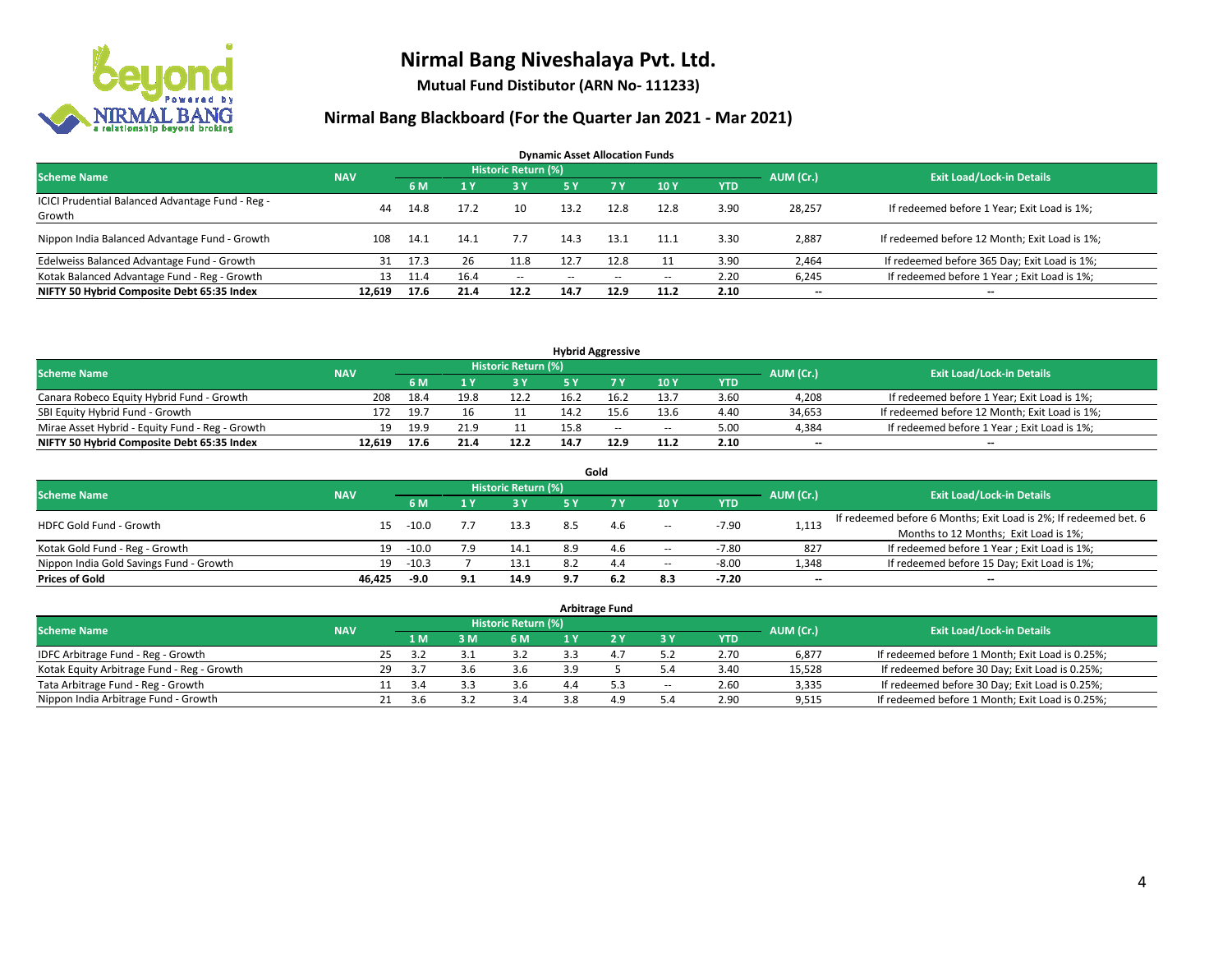

**Mutual Fund Distibutor (ARN No- 111233)**

| <b>Overnight Fund</b>                          |                          |     |     |                            |     |              |            |                 |           |                                  |  |  |  |  |
|------------------------------------------------|--------------------------|-----|-----|----------------------------|-----|--------------|------------|-----------------|-----------|----------------------------------|--|--|--|--|
| <b>Scheme Name</b>                             | <b>NAV</b>               |     |     | <b>Historic Return (%)</b> |     |              | <b>YTM</b> | Avg             | AUM (Cr.) | <b>Exit Load/Lock-in Details</b> |  |  |  |  |
|                                                |                          | 1 W | 2 W | 1 M                        | 3 M | $\sqrt{1}$ Y |            | <b>Maturity</b> |           |                                  |  |  |  |  |
| IDFC Overnight Fund - Reg - Growth             | 1,092                    | 2.6 | 2.6 | 2.8                        | 2.9 | 2.9          | 3.23       | 0.00            | 1,511     | Nil                              |  |  |  |  |
| Tata Overnight Fund - Reg - Growth             | 1,081                    | 2.6 | 2.6 | 2.8                        | 2.9 |              | 3.28       | 0.01            | 2,063     | Nil                              |  |  |  |  |
| SBI Overnight Fund - Growth                    | 3,310                    | 2.6 | 2.6 | 2.8                        | 2.9 |              | 3.23       | 0.00            | 15,772    | Nil                              |  |  |  |  |
| ICICI Prudential Overnight Fund - Reg - Growth | 110                      | 2.6 | 2.6 | 2.8                        | 2.9 |              | 3.41       |                 | 10,059    | Nil                              |  |  |  |  |
| Nippon India Overnight Fund - Reg - Growth     | 110                      | 2.6 | Z.b | 2.8                        | 2.9 |              | 3.23       | 0.00            | 5,278     | Nil                              |  |  |  |  |
| <b>CRISIL Liquid Fund Index</b>                | $\overline{\phantom{a}}$ | 3.4 | 3.7 | 3.8                        | 3.4 | #N/A         | #N/A       | #N/A            | #N/A      | #N/A                             |  |  |  |  |

| <b>Liquid Funds</b>                              |            |           |           |                     |     |      |            |                 |           |                                  |  |  |  |
|--------------------------------------------------|------------|-----------|-----------|---------------------|-----|------|------------|-----------------|-----------|----------------------------------|--|--|--|
| <b>Scheme Name</b>                               | <b>NAV</b> |           |           | Historic Return (%) |     |      | <b>YTM</b> | Avg             | AUM (Cr.) | <b>Exit Load/Lock-in Details</b> |  |  |  |
|                                                  |            | <b>1W</b> | <b>2W</b> | 1 M                 | 3 M |      |            | <b>Maturity</b> |           |                                  |  |  |  |
| Aditya Birla Sun Life Liquid Fund - Reg - Growth | 328        | 2.8       |           | 3.3                 | 2.9 |      | 3.43       | 0.07            | 31,306    | *Ref Footnote                    |  |  |  |
| ICICI Prudential Liquid Fund - Reg - Growth      | 302        | 2.9       |           | 3.3                 | 2.9 |      | 3.51       | 0.06            | 39,319    | *Ref Footnote                    |  |  |  |
| Kotak Liquid Fund - Reg - Growth                 | 4.129      | 2.8       |           | 3.2                 | 2.9 | 3.8  | 3.45       | 0.08            | 26,755    | *Ref Footnote                    |  |  |  |
| Nippon India Liquid Fund - Growth                | 4,983      | 2.7       |           | 3.3                 | 2.9 | 3.9  | 3.48       | 0.12            | 19,338    | *Ref Footnote                    |  |  |  |
| Mahindra Manulife Liquid Fund - Reg - Growth     | 1,325      | 2.8       |           | 3.3                 |     |      | 3.43       | 0.07            | 1,700     | *Ref Footnote                    |  |  |  |
| <b>CRISIL Liquid Fund Index</b>                  | $- -$      | 3.4       |           | 3.8                 | 3.4 | #N/A | #N/A       | #N/A            | #N/A      | #N/A                             |  |  |  |

| <b>Ultra Short Fund</b>                           |            |     |                |                            |     |        |                          |                          |           |                                  |  |  |  |
|---------------------------------------------------|------------|-----|----------------|----------------------------|-----|--------|--------------------------|--------------------------|-----------|----------------------------------|--|--|--|
| <b>Scheme Name</b>                                | <b>NAV</b> |     |                | <b>Historic Return (%)</b> |     |        | <b>YTM</b>               | Avg                      | AUM (Cr.) | <b>Exit Load/Lock-in Details</b> |  |  |  |
|                                                   |            | 1 M | 3 <sub>M</sub> | 6 M                        | 1 Y | 3Y     |                          | <b>Maturity</b>          |           |                                  |  |  |  |
| HDFC Ultra Short Term Fund - Reg - Growth         | 12         | 3.6 | 2.9            |                            | 5.9 | $\sim$ | 3.98                     | 0.39                     | 18,196    | Nil                              |  |  |  |
| ICICI Prudential Ultra Short Term Fund - Growth   | 22         | 4.7 | 3.5            | 4.7                        | 5.8 |        |                          | 0.44                     | 8,495     | Nil                              |  |  |  |
| UTI Ultra Short Term Fund - Growth                | 3.249      | 3.7 |                | 4.1                        |     |        | 4.94                     | 0.34                     | 2,136     | Ni                               |  |  |  |
| Aditya Birla Sun Life Savings Fund - Reg - Growth | 421        | 3.3 | 2.8            | 4.3                        | 6.2 |        | 4.15                     | 0.50                     | 16,119    | Nil                              |  |  |  |
| <b>NIFTY Ultra Short Duration Debt Index</b>      | 4.244      | 4.3 | 3.4            | 3.8                        | 5.1 |        | $\overline{\phantom{a}}$ | $\overline{\phantom{a}}$ | $- -$     | $-$                              |  |  |  |

| <b>Money Market Fund</b>                         |            |     |     |                            |     |                               |                          |                 |                          |                                               |  |  |  |  |
|--------------------------------------------------|------------|-----|-----|----------------------------|-----|-------------------------------|--------------------------|-----------------|--------------------------|-----------------------------------------------|--|--|--|--|
| <b>Scheme Name</b>                               | <b>NAV</b> |     |     | <b>Historic Return (%)</b> |     |                               | <b>YTM</b>               | Avg             | AUM (Cr.)                | <b>Exit Load/Lock-in Details</b>              |  |  |  |  |
|                                                  |            | 1 M | 3 M | 6 M                        | 1 Y | $\overline{3}$ $\overline{Y}$ |                          | <b>Maturity</b> |                          |                                               |  |  |  |  |
| Aditya Birla Sun Life Money Manager Fund - Reg - | 284        | 4.1 | 3.2 | 3.9                        |     |                               | 3.95                     | 0.32            | 10,189                   | Nil                                           |  |  |  |  |
| Growth                                           |            |     |     |                            |     |                               |                          |                 |                          |                                               |  |  |  |  |
| SBI Savings Fund - Growth                        | 33         | 3.6 |     | 3.5                        | 5.2 | 6.7                           | 3.8                      | 0.25            | 21,463                   | If redeemed before 3 Days; Exit Load is 0.1%; |  |  |  |  |
| HDFC Money Market Fund - Growth                  | 4,399      | 3.4 |     | 3.7                        |     | $\overline{\phantom{a}}$      | 3.73                     | 0.24            | 10,530                   | Nil                                           |  |  |  |  |
| Tata Money Market Fund - Reg - Growth            | 3,623      | 3.8 |     | 3.9                        | 5 Q | 4.6                           | 3.69                     | 0.25            | 1,874                    | Nil                                           |  |  |  |  |
| <b>CRISIL Liquid Fund Index</b>                  | $- -$      | 3.8 | 3.4 | 3.6                        | 4.3 | $- -$                         | $\overline{\phantom{a}}$ | $- -$           | $\overline{\phantom{a}}$ | $\overline{\phantom{a}}$                      |  |  |  |  |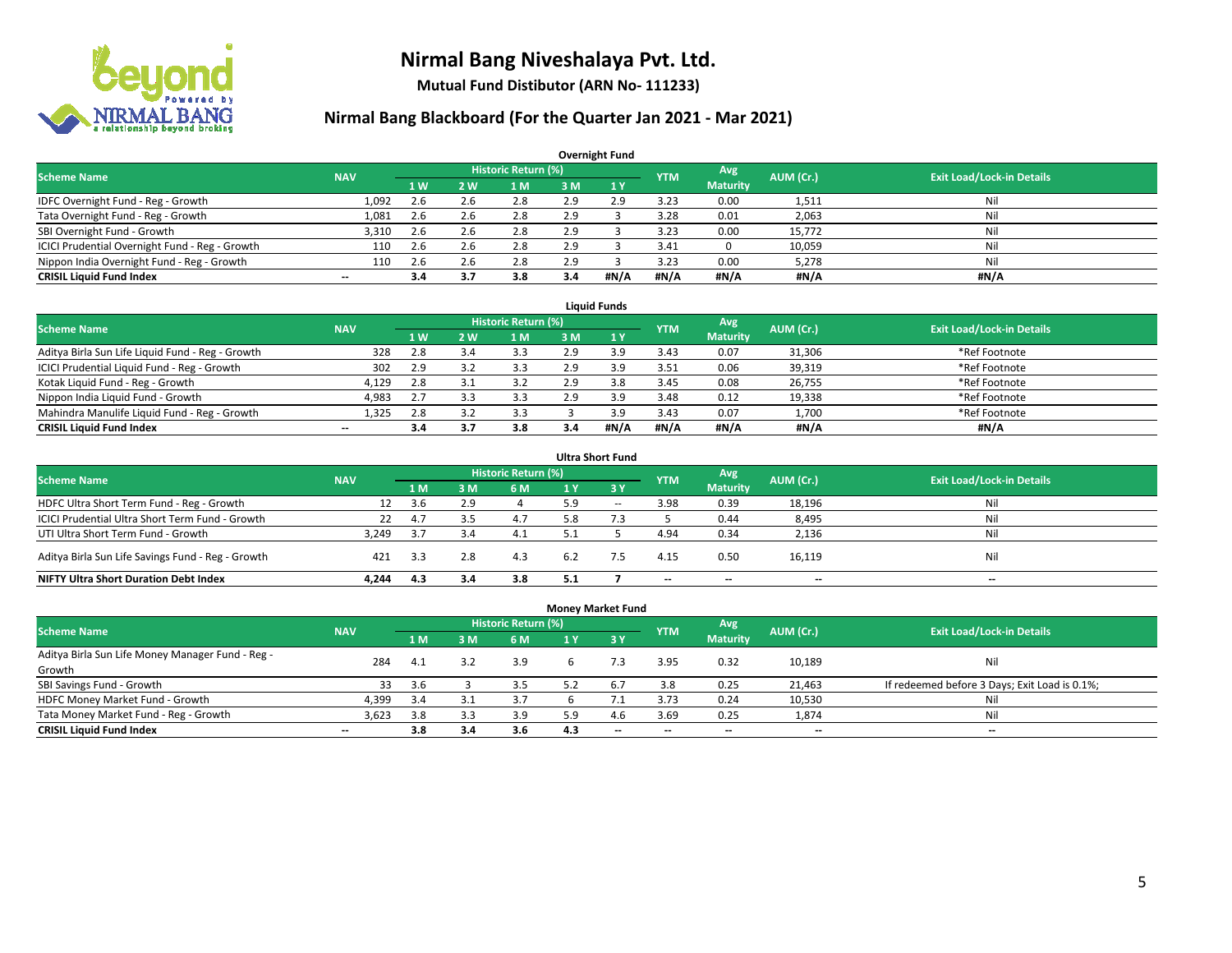

**Mutual Fund Distibutor (ARN No- 111233)**

| <b>Short Term Fund</b>                                                                                                                            |  |     |                |        |     |  |     |      |                 |        |     |  |  |  |
|---------------------------------------------------------------------------------------------------------------------------------------------------|--|-----|----------------|--------|-----|--|-----|------|-----------------|--------|-----|--|--|--|
| <b>Historic Return (%)</b><br>Avg <sup>1</sup><br><b>Scheme Name</b><br>AUM (Cr.)<br><b>Exit Load/Lock-in Details</b><br><b>NAV</b><br><b>YTM</b> |  |     |                |        |     |  |     |      |                 |        |     |  |  |  |
|                                                                                                                                                   |  |     | 1 <sub>M</sub> | 3 M    | 6 M |  |     |      | <b>Maturity</b> |        |     |  |  |  |
| HDFC Short Term Debt Fund - Growth                                                                                                                |  | 24  | $-5.8$         | $-0.5$ | 5.5 |  | 8.7 | 5.48 | 3.41            | 18,390 | Ni  |  |  |  |
| Nippon India Short Term Fund - Growth                                                                                                             |  | 40  | -1.8           |        | 5.4 |  | 7.8 | 5.43 | 2.39            | 8,987  | Ni  |  |  |  |
| <b>ICICI Prudential Short Term Fund - Growth</b>                                                                                                  |  | 46. | $-2.9$         | 0.8    | 6.1 |  | 8.4 | 5.11 | 2.67            | 24,170 | Nil |  |  |  |

| <b>Low Duration Fund</b>                     |            |     |    |                     |     |  |            |                 |           |                                  |  |  |  |  |
|----------------------------------------------|------------|-----|----|---------------------|-----|--|------------|-----------------|-----------|----------------------------------|--|--|--|--|
| <b>Scheme Name</b>                           | <b>NAV</b> |     |    | Historic Return (%) |     |  | <b>YTM</b> | Avg             | AUM (Cr.) | <b>Exit Load/Lock-in Details</b> |  |  |  |  |
|                                              |            | 1 M | ١M | 6 M                 |     |  |            | <b>Maturity</b> |           |                                  |  |  |  |  |
| <b>HDFC Low Duration Fund - Growth</b>       | 45         |     |    | 5.6                 |     |  | 4.78       | 2.40            | 25,667    | Nil                              |  |  |  |  |
| ICICI Prudential Savings Fund - Reg - Growth | 416        |     |    |                     |     |  | 4.59       | 2.30            | 26,706    | Nil                              |  |  |  |  |
| Kotak Low Duration Fund - Std - Growth       | 2.618      |     |    | 4.4                 | 6.6 |  | 4.66       | 1.30            | 12,262    | Nil                              |  |  |  |  |

| <b>Banking &amp; PSU Bond Funds</b>                 |            |     |        |                          |                     |    |        |            |                 |           |                                  |  |  |  |
|-----------------------------------------------------|------------|-----|--------|--------------------------|---------------------|----|--------|------------|-----------------|-----------|----------------------------------|--|--|--|
| <b>Scheme Name</b>                                  | <b>NAV</b> |     |        |                          | Historic Return (%) |    |        | <b>YTM</b> | Avg             | AUM (Cr.) | <b>Exit Load/Lock-in Details</b> |  |  |  |
|                                                     |            |     | 1 M    | . M                      | 6 M                 |    |        |            | <b>Maturity</b> |           |                                  |  |  |  |
| HDFC Banking and PSU Debt Fund - Reg - Growth       |            | 18  | -6.3   | $-0.8$                   |                     |    |        | 5.45       | 3.57            | 10,735    | Nil                              |  |  |  |
| Tata Banking & PSU Debt Fund - Reg - Growth         |            |     | -8.4   | $\overline{\phantom{a}}$ |                     |    | $\sim$ | 5.35       | 3.66            | 707       | Nil                              |  |  |  |
| Kotak Banking and PSU Debt Fund - Reg - Growth      |            | 50. | ے ۔ ا  | -1.3                     | 5.3                 |    | 8.9    | 5.4        | 3.95            | 11.292    | Nil                              |  |  |  |
| Nippon India Banking & PSU Debt Fund - Reg - Growth |            | 16  | $-7.0$ | -4.-                     |                     | .8 | 8.8    | 5.14       | 3.95            | 7,712     | Nil                              |  |  |  |

| <b>Corporate Bond Funds</b>                         |            |    |        |        |                            |     |                          |            |                 |           |                                  |  |  |  |
|-----------------------------------------------------|------------|----|--------|--------|----------------------------|-----|--------------------------|------------|-----------------|-----------|----------------------------------|--|--|--|
| <b>Scheme Name</b>                                  |            |    |        |        | <b>Historic Return (%)</b> |     |                          | <b>YTM</b> | Avg             | AUM (Cr.) | <b>Exit Load/Lock-in Details</b> |  |  |  |
|                                                     | <b>NAV</b> |    | 1 M    | M      | 6 M                        | 1 Y | 73 Y                     |            | <b>Maturity</b> |           |                                  |  |  |  |
| ICICI Prudential Corporate Bond Fund - Reg - Growth |            | 23 | -2.4   | 0.6    | 5.8                        | 8.3 | 8.6                      | 4.75       | 2.48            | 21,156    | Nil                              |  |  |  |
| IDFC Corporate Bond Fund - Reg - Growth             |            | 15 | $-7.7$ |        | 4.4                        | 8.4 | 8.2                      | 5.18       | 3.06            | 22,999    | Nil                              |  |  |  |
| HDFC Corporate Bond Fund - Growth                   |            | 25 | $-9.3$ | $-1.7$ | 5.3                        | 8.3 |                          | 5.35       | 4.36            | 30,847    | Nil                              |  |  |  |
| UTI Corporate Bond Fund - Reg - Growth              |            |    | -6.0   | $\sim$ | 5.2                        |     | $\overline{\phantom{a}}$ | 5.27       | 2.80            | 3,600     | Nil                              |  |  |  |

| <b>Credit Risk Fund</b>                    |            |    |      |     |                            |     |           |            |                        |           |                                                                       |  |  |
|--------------------------------------------|------------|----|------|-----|----------------------------|-----|-----------|------------|------------------------|-----------|-----------------------------------------------------------------------|--|--|
| <b>Scheme Name</b>                         | <b>NAV</b> |    |      |     | <b>Historic Return (%)</b> |     |           | <b>YTM</b> | Avg<br><b>Maturity</b> | AUM (Cr.) | <b>Exit Load/Lock-in Details</b>                                      |  |  |
|                                            |            |    | 1 M  | : M | 6 M                        | 1 Y | $Z$ 3 $V$ |            |                        |           |                                                                       |  |  |
| ICICI Prudential Credit Risk Fund - Growth |            | 23 | 0.4  |     | 8.3                        |     | 8.4       | 7.67       | 2.09                   | 7,007     | If redeemed before 1 Year; Exit Load is 1%;                           |  |  |
| HDFC Credit Risk Debt Fund - Reg - Growth  |            | 18 | 0.2  | 4.5 | 10.7                       | 8.8 | 8.4       | 8.05       | 2.50                   | 6,848     | If redeemed before 12 Month; Exit Load is 1%; If redeemed bet. 12     |  |  |
|                                            |            |    |      |     |                            |     |           |            |                        |           | Month to 18 Month; Exit Load is 0.5%;                                 |  |  |
| SBI Credit Risk Fund - Growth              |            |    |      |     |                            |     |           |            |                        |           | If redeemed before 12 Month; Exit Load is 3%; If redeemed bet. 12     |  |  |
|                                            |            | 34 | -1.9 |     | 7.8                        |     |           | 7.27       | 3.23                   |           | 3,632 Month to 24 Month; Exit Load is 1.5%; If redeemed bet. 24 Month |  |  |
|                                            |            |    |      |     |                            |     |           |            |                        |           | to 36 Month; Exit Load is 0.75%;                                      |  |  |